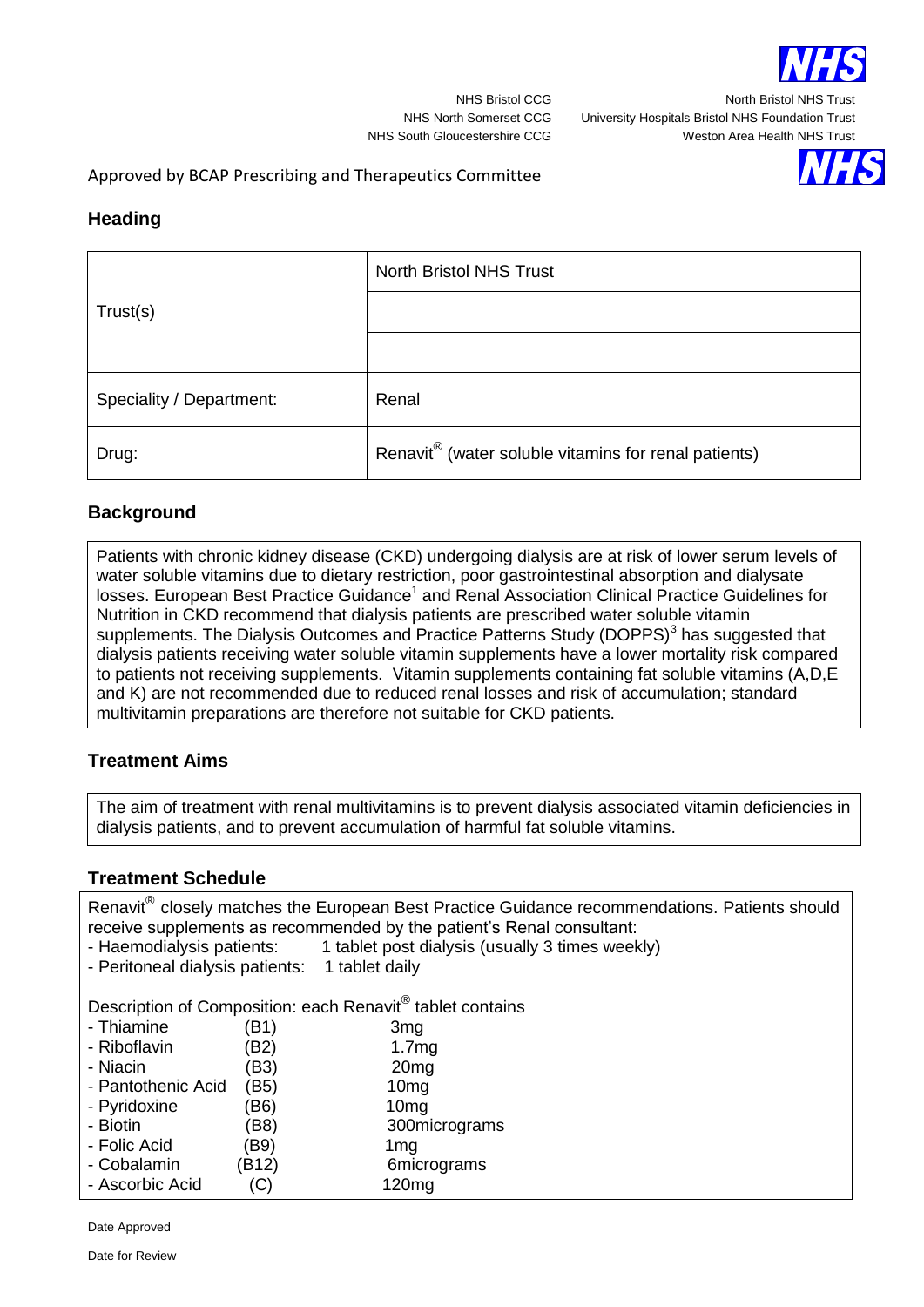



## **Monitoring**

No specific monitoring in primary care is required. All dialysis patients undergo regular biochemical monitoring and dietetic review to identify and manage nutritional and vitamin deficiencies.

## **Side Effects**

Renavit should not be administered to patients with an allergy to any ingredients or excipients. Please see Renavit Datasheet for full list.

## **Drug Interactions**

None reported, however prescribers should be vigilant for patients self-medicating with additional multi-vitamin products which may duplicate active ingredients or contain additional harmful supplements.

#### **Caution and Special recommendations**

Renavit contains gelatine – please be aware that patients may not wish to consume gelatine for cultural reasons.

## **Advice to Patients**

None.

#### **Contact Details (please insert more rows if required)**

| Name                     | Organisation                                                                                                                                         | <b>Telephone Number</b> | E mail address                                                                                                                                                                                                                                                                                                                                      |
|--------------------------|------------------------------------------------------------------------------------------------------------------------------------------------------|-------------------------|-----------------------------------------------------------------------------------------------------------------------------------------------------------------------------------------------------------------------------------------------------------------------------------------------------------------------------------------------------|
| <b>Renal Consultants</b> | <b>Richard Bright</b><br><b>Renal Unit</b><br>Southmead Hospital<br><b>North Bristol NHS</b><br>Trust<br>Westbury on Trym<br><b>Bristol BS10 5NB</b> | 0117 959 5433           | Charlie.Tomson@nbt.nhs.uk<br>Chris.Dudley@nbt.nhs.uk<br>Alison.Armitage@nbt.nhs.uk<br>Karen.Anderson@nbt.nhs.uk<br>s.harper@bristol.ac.uk<br>richard.smith@bristol.ac.uk<br>Helen.Campbell@nbt.nhs.uk<br>Fergus.Caskey@nbt.nhs.uk<br>p.mathieson@bristol.ac.uk<br>s.satchell@bristol.ac.uk<br>Rommel.Ravanan@nbt.nhs.uk<br>Uday.Udayaraj@nbt.nhs.uk |